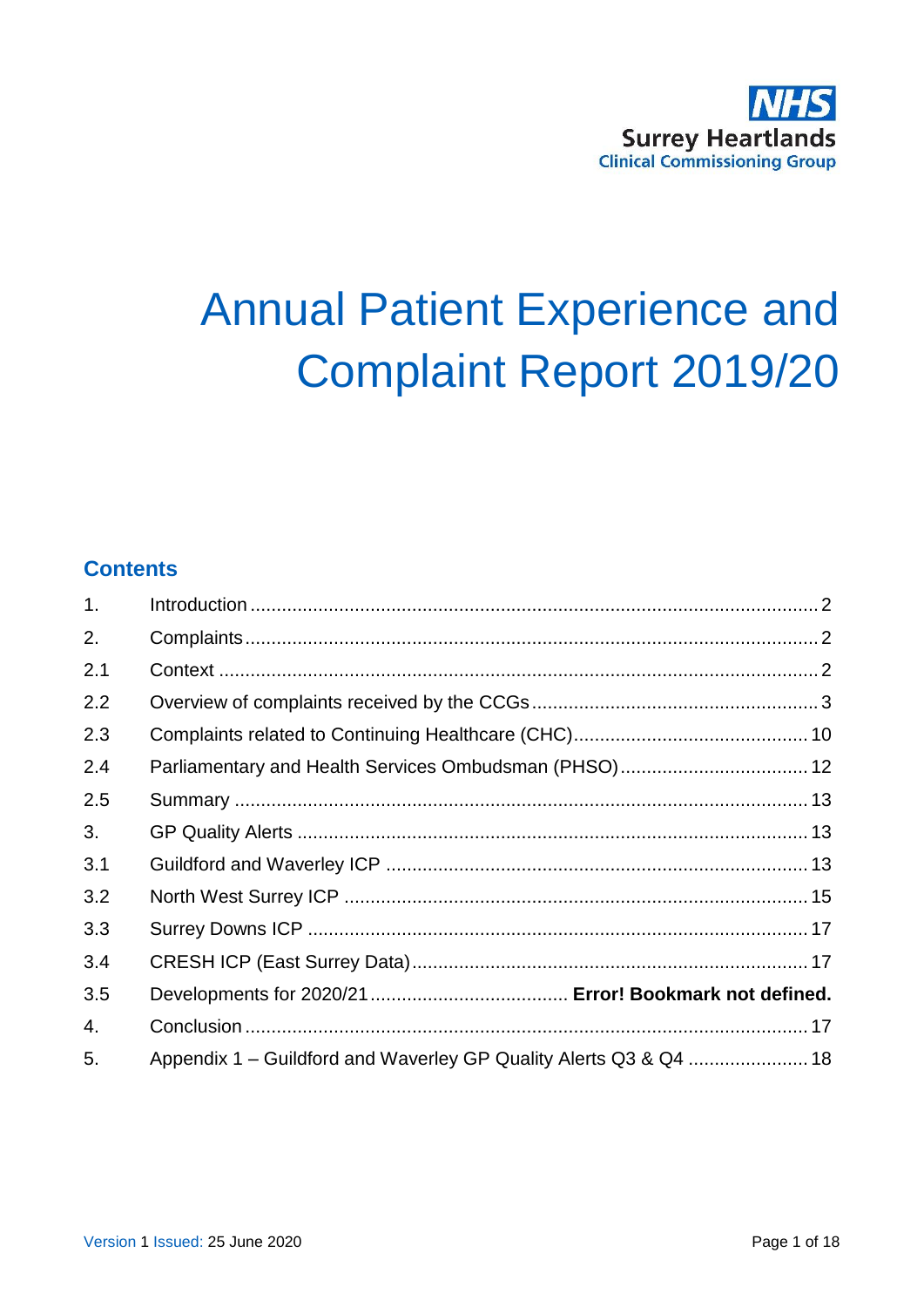# <span id="page-1-0"></span>**1. Introduction**

The purpose of this report is to provide the Quality and Performance Board with:

- An overview of complaints received by Surrey Heartlands CCGs, East Surrey, Guildford and Waverley, North West Surrey and Surrey Downs during the last financial year 1 April 2019 to 31<sup>st</sup> March 2020.
- An overview of GP quality alerts and themes and actions resulting from these.

Provider patient experience data and themes are reported and triangulated with clinical effectiveness and safety metrics through the provider assurance reporting dashboard process and areas of concern are monitored and managed through the Clinical Quality Review meetings and supported by contractual activity where appropriate.

## <span id="page-1-1"></span>**2. Complaints**

#### <span id="page-1-2"></span>**2.1 Context**

During the year covered by this report the Patient Experience Coordinators (part of the Communications and Corporate Affairs Directorate) managed complaints received on behalf of three CCGs in Surrey Heartlands – Guildford and Waverley, North West Surrey and Surrey Downs CCGs. From the 1st November 2019 they managed complaints for East Surrey CCG. The Head of Engagement, is the designated Complaints Manager. It should be noted that for the next reporting period complaints will be reported as one CCG as the four CCGs have now merged to form Surrey Heartlands CCG. At the start of 2019, G&W, NWS and SD CCGs adopted Datix™ to log and manage complaints, enabling improved reporting across the CCGs of deadlines for acknowledgments and responses

The CCGs are regulated under the Local Authority Social Services and National Health Service Complaints (England) Regulations 2009. Each CCG has a duty to handle complaints about:

- (i) the exercise of its functions; or
- (ii) the exercise of any function discharged or to be discharged by it under arrangements made between it and a local authority under section 75 of the 2006 Act in relation to the exercise of the health-related functions of a local authority

The majority of complaints received by the CCGs are re-directed to other bodies, mainly provider organisations.

This summary of complaints, received between 01/04/2019 and 31/03/2020, will consider how well the CCGs have fulfilled their duties under key parts of the above regulations as well as consider the subjects of complaints and the learning that the CCGs have applied.

This report does not include complaints received by the CCGs regarding Adult Continuing Health Care (CHC) provision. These are reported separately by the CHC Team.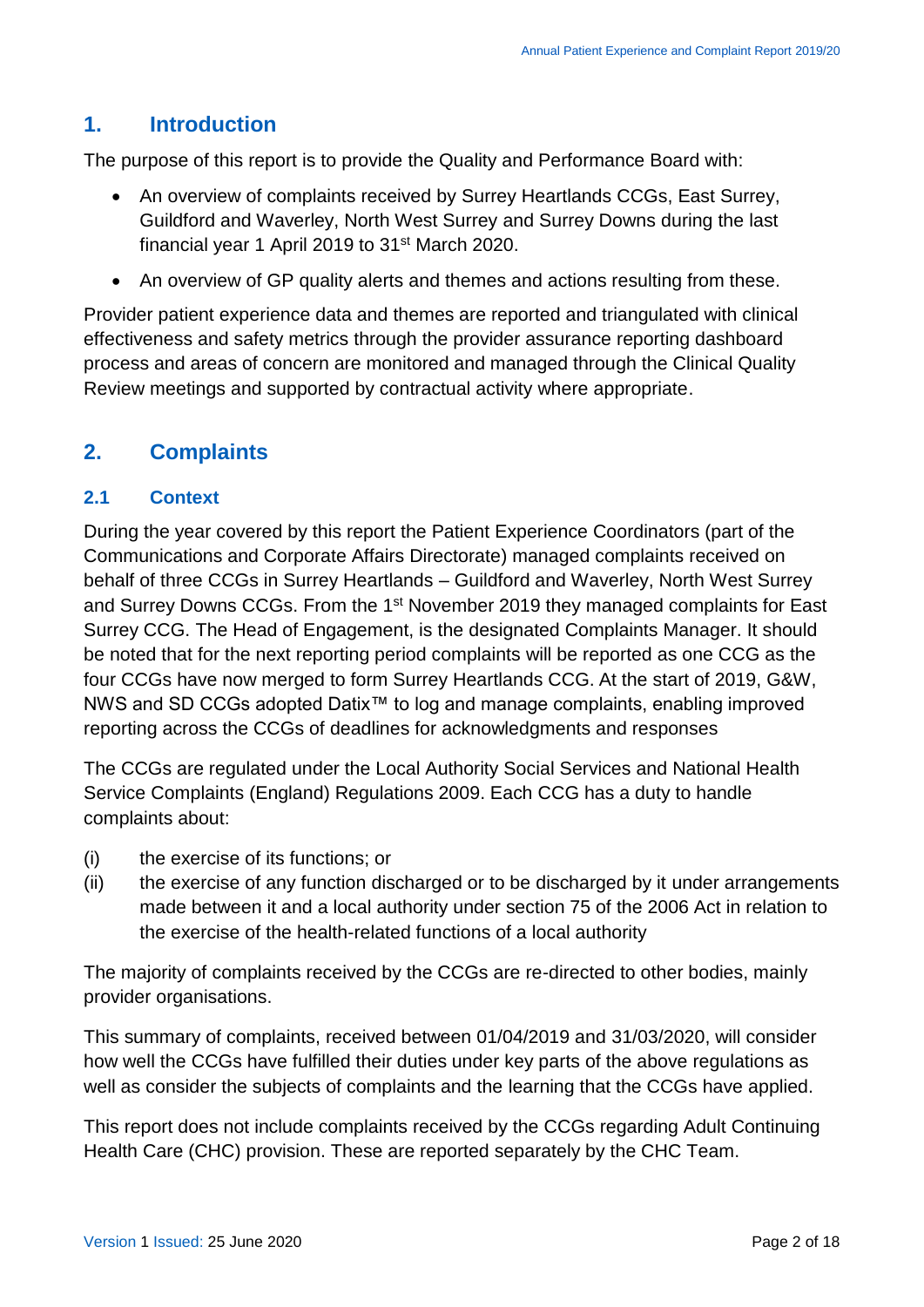The Surrey Heartlands CCGs operated under an aligned [Complaints Policy.](http://nww.guildfordandwaverleyccg.nhs.uk/corporate/FormsTemp/Pages/default.aspx?idU=1) The policy stated the following deadlines for responding to enquiries and complaints:

- a) Enquiries within 10 working days
- b) Complaints within 25 working days
- c) Redirected no deadline; as mentioned in 2.1 the response sits with the responsible organisation**.**

### <span id="page-2-0"></span>**2.2 Overview of complaints received by the CCGs (does not include Continuing Health Care – see section 2.4)**

From 01/04/2019 to 31/03/2020, the Patient Experience Coordinators logged 384 communications, comprising a mixture of complaints and enquiries. Complaints received by the CCGs, which do not relate to their commissioning functions, are redirected to the responsible organisation for them to investigate according to their own complaints policy and procedures.



Of the 384 records created by the CCGs, just 56 (14%) were directly related to their commissioning functions. The remaining communications with the CCGs consisted of 150 (40%) records relating to redirected complaints and 174 (46%) enquiries, as illustrated in the chart below.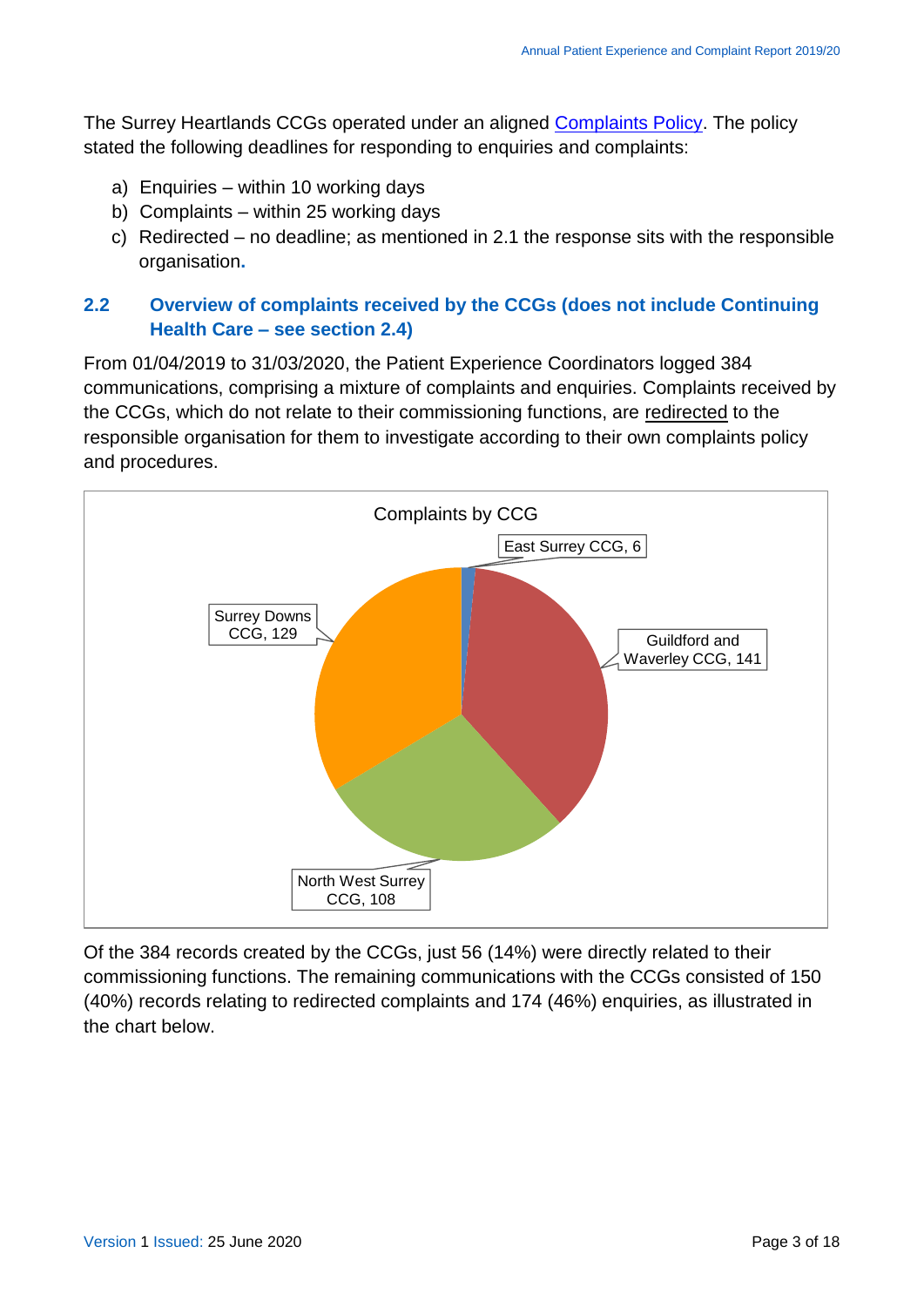

206 complaints in total were handled by the CCGs. In 2018/19, the three CCGs received 230 complaints over the 12 months hence the rate is lower this year compared to last. The number of complaints received by each CCG does not correlate with their population size: NWS CCG received fewer than the other CCGs in relation to its population.

Of the 56 complaints that were directly related to the CCGs' commissioning functions, Surrey Downs (SD) CCG received the most (n=27) followed by Guildford and Waverley (G&W) (n=14), North West Surrey (NWS) (n=13) and East Surrey (ES) (n=2<sup>1</sup> ), as illustrated in the chart below:



The majority of complaints received into the CCGs in relation to commissioning functions related to Individual Funding Requests (IFRs), Contracting and the Referral Support

<sup>1</sup> <sup>1</sup> Since the 1st November 2019; complaints received be ES CCG from 01/03/19 to 31/10/19 are reported separately.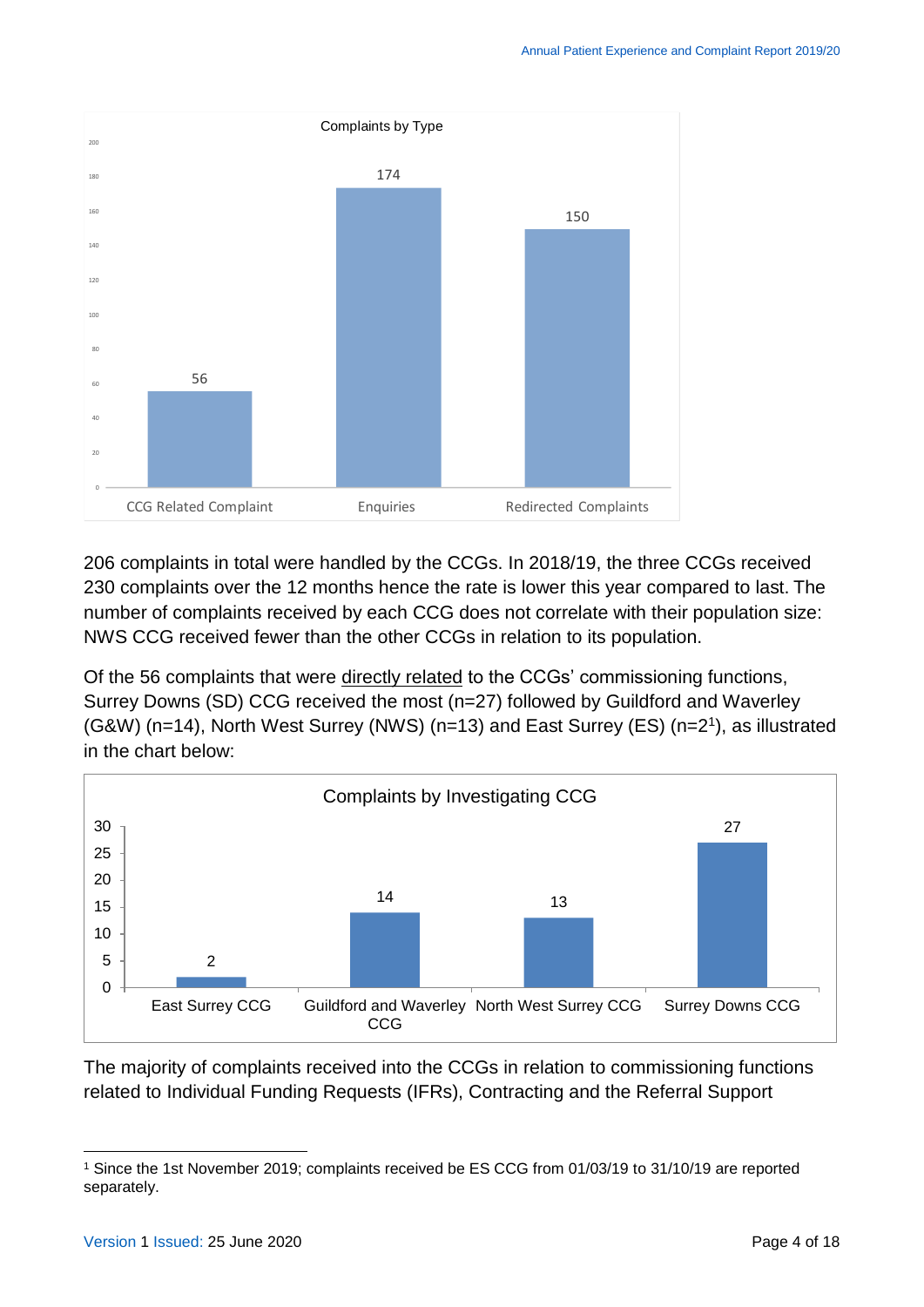Service (RSS). IFRs and the RSS are Surrey-wide services that were hosted by SD CCG during this reporting year, which partly explains why it received the most complaints.

#### $2.2.1$ Number upheld

Of the 56 complaints that the CCGs received regarding commissioning functions

- $\bullet$  9 (22%) were upheld
- 8 (20%) were partially upheld.
- 23 (58%) were not upheld

Those that were upheld related to:-

- Funding decisions
- Administration
- Reimbursement of expenses non-employee
- Understanding of Assisted Conception Policy criteria
- Mobilisation of a new service
- Consent for use of image.

All upheld and partially upheld complaints resulted in learning that led to changes as described in section 2.3.

#### Complaints investigated by CCGs (related to commissioning functions)  $2.2.2$

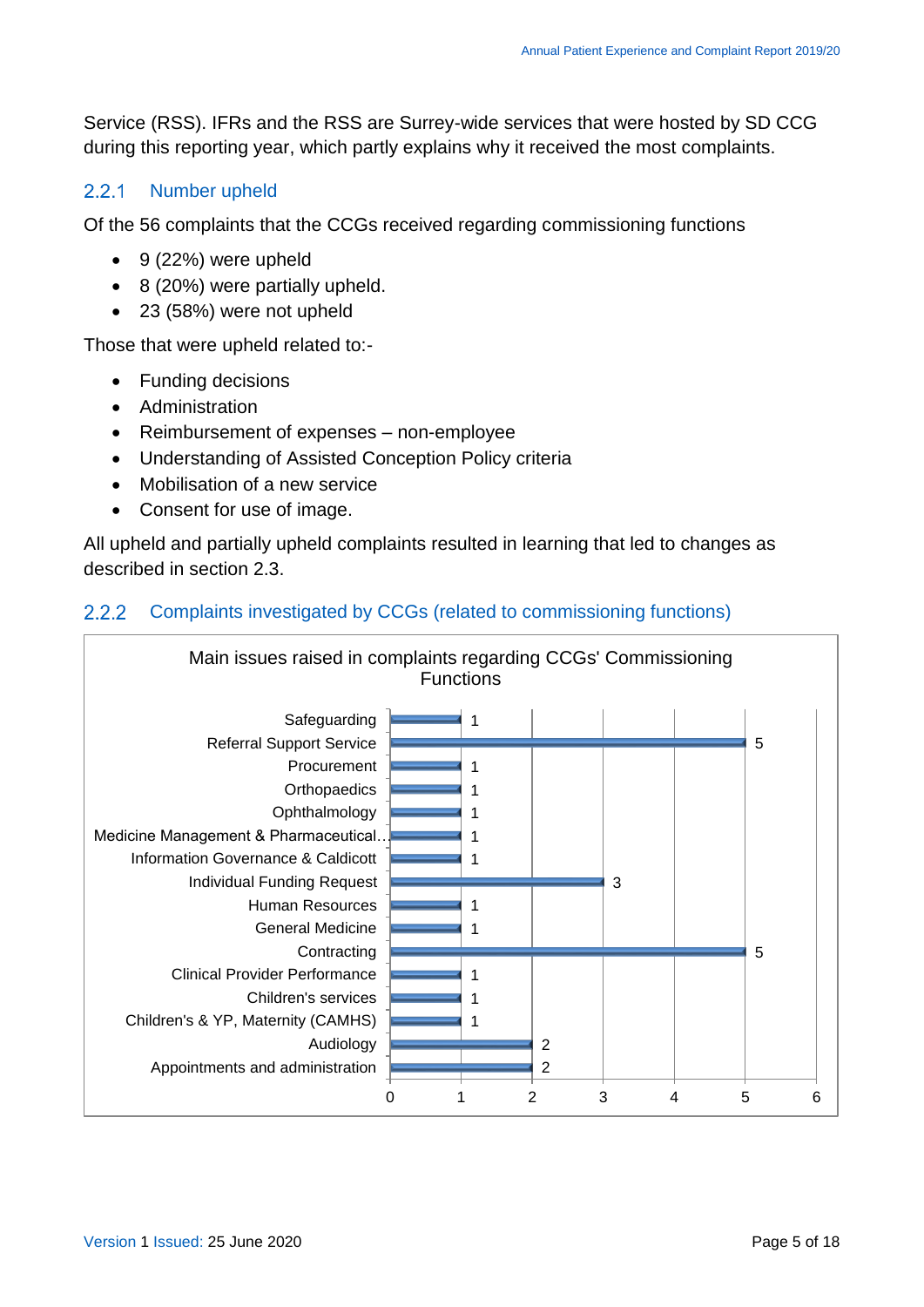Complaints investigated by the CCGs covered a broad range of themes as illustrated in the chart above<sup>2</sup>. The most common issues raised are detailed below:

### Referral Support Service

- Patient choice not fulfilled
	- Verbal communication with referring GP and patient quickly resolved this issue.
- Long delays in appointments being issued following referral resulting from staff absence within the RSS team and administration errors.
	- Both reviewed with contingencies put in place to prevent reoccurrence.
- Duplication of correspondence
	- System has been reviewed to prevent unnecessary duplication of correspondence to patients.

### **Contracting**

- Applications for specialised equipment were sent to the IFR Team, rather than to the Contracting Team for review, which led to delays and confusion affecting patient experience.
	- Guidance was provided to consultants to ensure that funding requests for equipment are directed by the IFR team and the Complaints team direct to Contracting.
	- Guidance to staff reiterated about referring 'complaints' in its widest definition to the central team including requests for funding as some requests and/or enquiries.
- Incomplete applications delaying the progress of applications.
	- Guidance and Policy developed and now shared with all new applications to assist consultants when making applications.
- Consultants not understanding the relevance of clinical exceptionality for patients when completing applications for funding. This delays process/funding being denied.
	- Contracting team will assist were necessary in the completion of the application.
- Provision of continence products to a care home on the border of Surrey Downs (SD) CCG and East Surrey (ES) CCG. This highlighted a gap in provision which needed addressing.

The CCG successfully resolved the contracting issues and it is continuing to work on the lessons learned.

### Individual Funding Request (IFR)

- Process Delays in decision-making.
- Incomplete applications submitted, patient exceptionality not sufficiently articulated to enable an appropriate decision to be made.
	- Clearer guidance for consultants issued on how to submit an IFR and adhere to associated timescales which meet patient expectations.

1

<sup>&</sup>lt;sup>2</sup> These categories align with the K041a complaints data required on a quarterly basis by the Health and Social Care Data Collection team.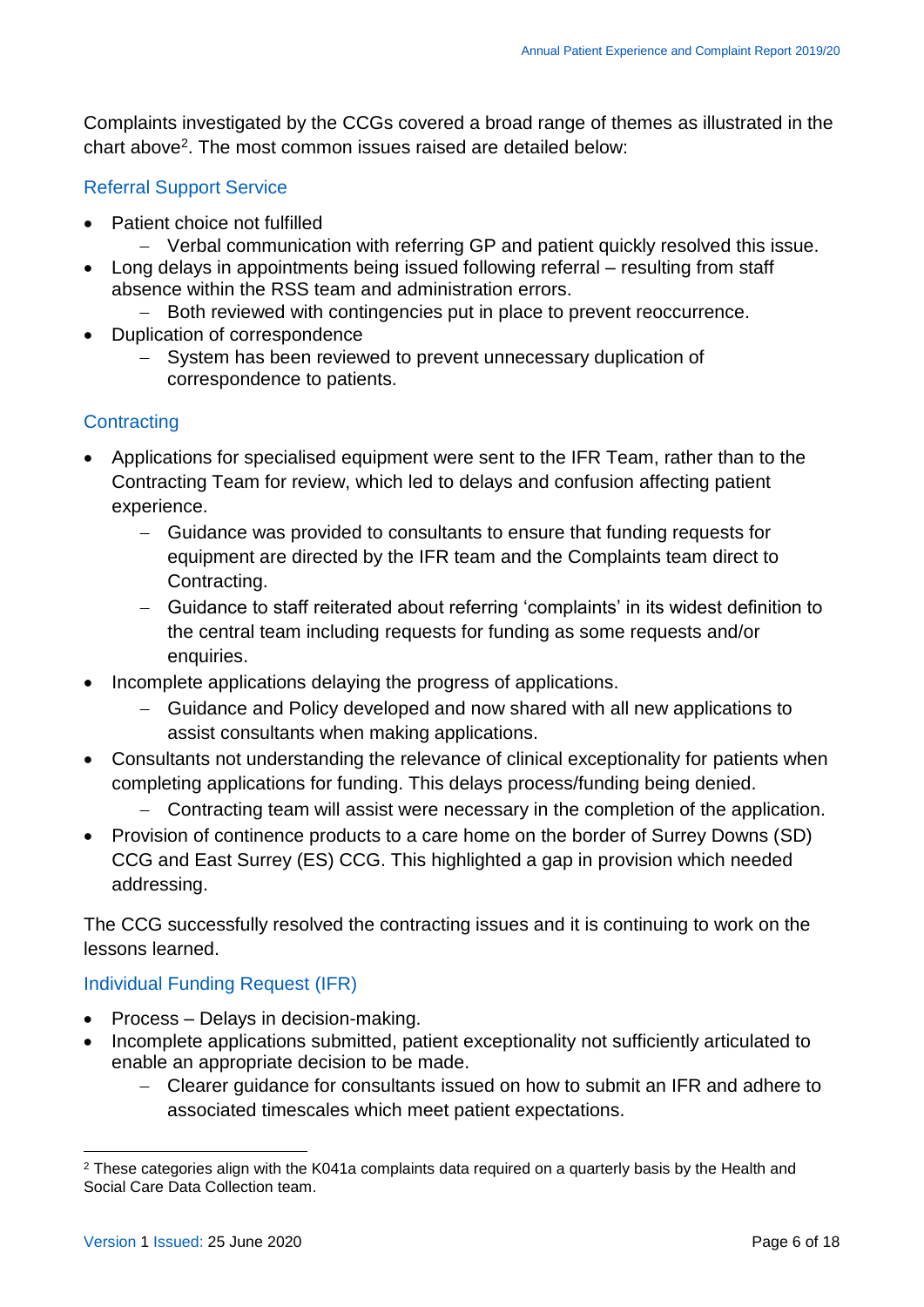- Lack of timely process/administrative error age threshold for IVF treatment was exceeded as a result of delays in the process.
	- CCG reviewed and remedied the case.
- In addition to these complaints, the CCGs dealt with two enquires about advice they had received regarding eligibility for assisted conception funding. Both patients had been incorrectly advised by their GPs that funding was not provided for IUI treatment for single sex couples.
	- Guidance was issued to Primary Care regarding this eligibility criteria in the Assisted Conception Policy.

#### Audiology

- Change of provider for patients in Surrey Downs. People were unsure of how to access services and where to go for tests/maintenance of hearing aids. Over a three month period there were numerous calls from distressed patients and carers.
	- A patient leaflet was designed to sign post patients, clarifying which services were available by each provider and how to access the services. One complaint followed receipt of this leaflet due to the letter received being unfranked and therefore incurred cost. The CCG apologised and reimbursed the complainant.
	- The RSS agreed to handle all calls coming in from patients to improve flow of accurate information and re-establish patient confidence.
	- Learning was shared internally to inform future procurements.

#### Appointments and administration

- Rejection of referral from a Locum GP. The GP needed to email the stroke team at ASPH directly but sent it wrongly to the RSS who are unable to book appointments for this pathway.
	- The RSS team advised the practice to of correct procedure but received the referral the subsequent day. In order to minimise any risk to the patient the RSS emailed the referral to the stroke service, and reminded the practice of the correct referral pathway for TIA referrals.
- Delay in reimburse of costs for a participant at a CCG event. This was due partly to the original cheque sent to the wrong address and staffing issues at the CSU so that it was slow to action a replacement cheque.
	- The Head of Finance at the CCG approved payment outside the normal monthly payment date to expedite the payment.

#### $2.2.3$ Deadlines for acknowledging and responding to complaints

There is a statutory duty for all NHS organisations to acknowledge all complaints they receive within three working days. Furthermore, the CCGs' policy is to investigate and provide a final response to complaints regarding their commissioning functions within 25 working days of receipt; where the deadline of 25 working days may be exceeded the CCG will maintain contact with the complainant and keep them up to date with how the investigation is progressing.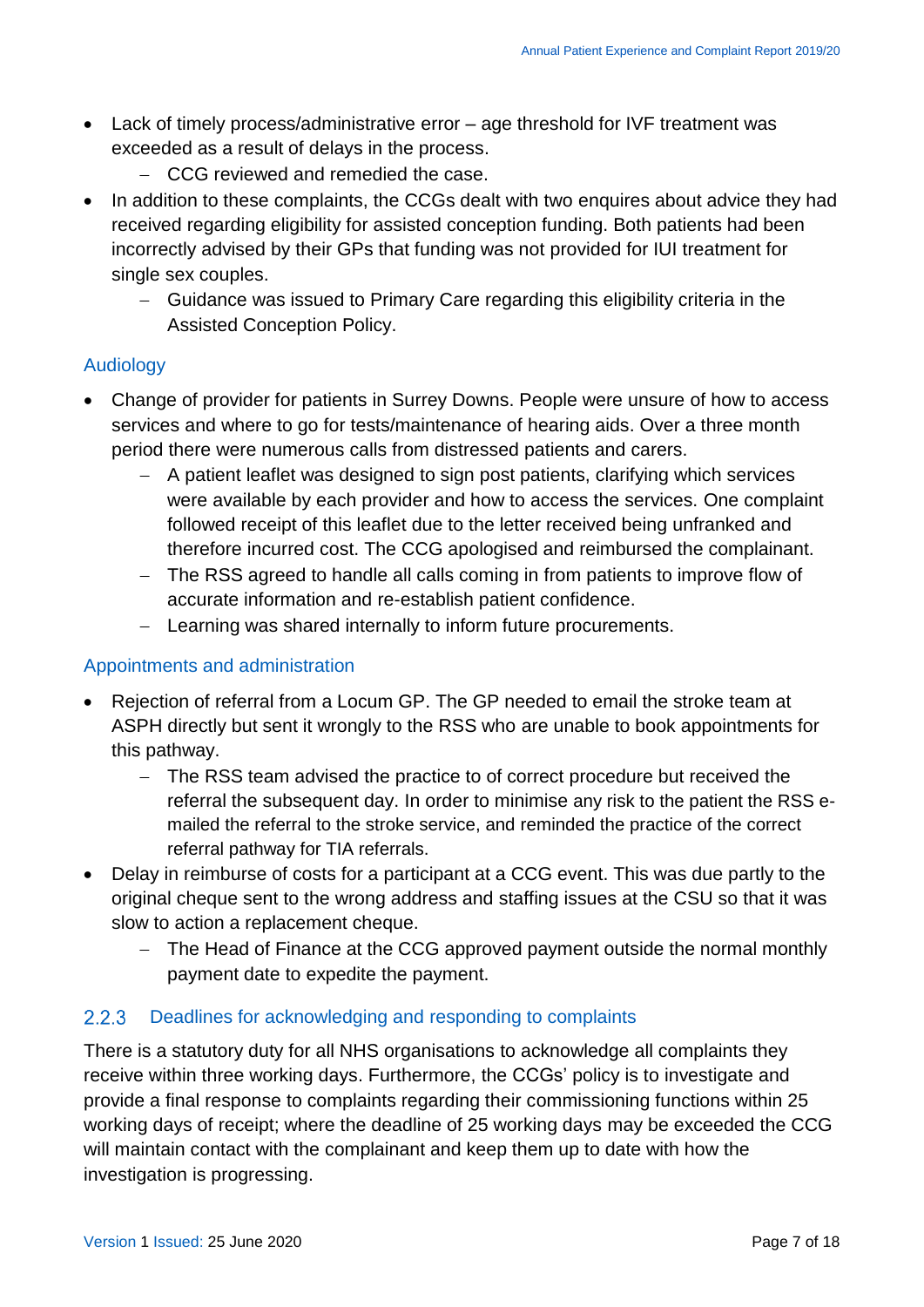Of the total 206 complaints requiring acknowledgement<sup>3</sup>, the CCG performance was as follows:

- Four acknowledgement deadlines breached:
	- Two delayed due to internal colleagues not informing Patient Experience Coordinators (PEC) when they received a complaint;
	- One delayed due to staff absence in PEC team;
	- One delayed due to the need to seek advice from the Complaints Manager prior to acknowledgement due to abusive content within the complaint.

This highlights a number of areas of improvement:

- Ensuring staff are clear about and adhere to the process described in the Complaints Policy when they receive a complaint i.e. forward immediately to the Complaints email address, to ensure it is logged and acknowledged within three working days of the CCG receiving it.
- The business continuity plan in the Communications and Engagement Team has been reviewed and additional mitigations included to cover unexpected absence of those managing complaints.

Of the 56 complaints requiring investigation and final response from the CCGs:

- Three responses were not sent within 25 working days i.e. the working guideline within the Complaints Policy was exceeded:
	- Two of these were very complex complaints that required longer investigation to resolve them to a satisfactory conclusion.
	- The third response was delayed due to the Investigating Manager being unforeseeably absent.

In all cases where response deadlines were breached, the CCGs ensured the complainant was kept up to date on the investigation.

### 2.2.4 Redirected complaints

Of the 150 complaints that the CCGs redirected:

- 32 related to primary care services (GP) and were redirected to NHS England;
- 30 related to mental health services (Surrey and Borders Partnership NHS Foundation Trust was the only provider involved in all 30 cases);
	- o 18 related to Children and Adolescent Mental Health Services with the remaining 12 relating to adult mental health services
- 13 to community health services (CSH Surrey);

1

<sup>&</sup>lt;sup>3</sup>Enquiries do not legally require acknowledgement within 3 working days and so have not been included in this analysis; however, in practice, the PECs works to the same acknowledgement deadline as for complaints.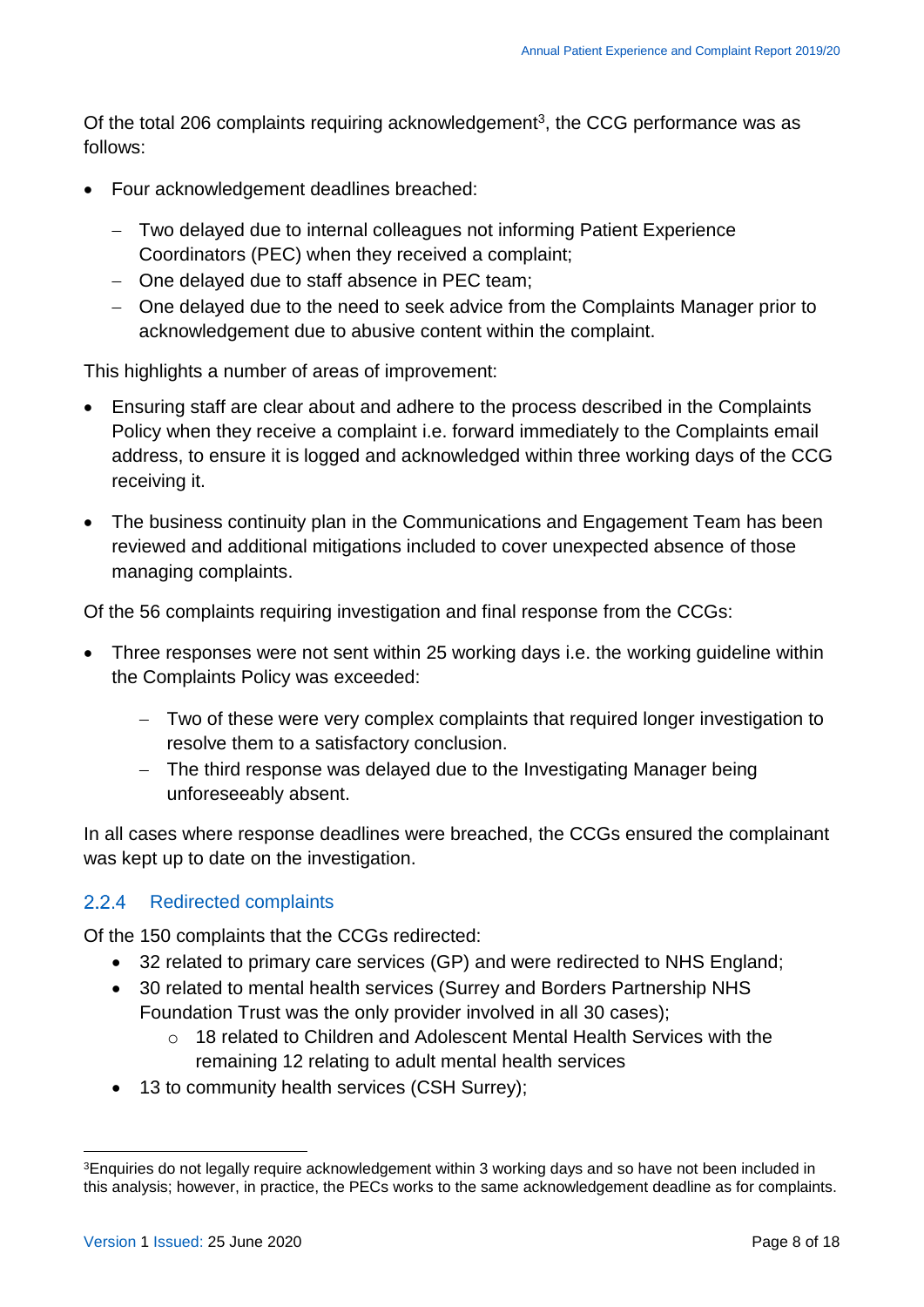- 38 related to acute care services
	- o 13 Ashford and St. Peter's Hospitals NHS Foundation Trust
	- o 16 Royal Surrey County Hospital
	- o 9 Epsom and St Helier University Hospitals NHS Trust.



When complaints are redirected for investigation, it is as if the complainant has complained directly to the provider; the CCG subsequently closes them down on receipt of acknowledgement. Providers are required to report on complaints submitted to them and these include complaints that have been redirected by the CCGs. The exception to this would be if the complainant has specifically asked the CCG to coordinate the investigation and response - usually when the complaint is complex and involves multiple providers.

#### $2.2.5$ Unreasonably persistent behaviour

The CCGs interacted with two complainants over this period that were deemed upon full review to demonstrate unreasonable persistent behaviour as defined in the Complaints Policy. Both complaints had been fully investigated by the CCG and relevant providers. The CCG did all they could to assist the complainants to reach a satisfactory conclusion but unfortunately the complainants continued to make persistent and at times abusive contact with the CCG.

The CCG took the decision to stem future correspondence with these complainants in line with the [complaints policy](https://www.surreyheartlandsccg.nhs.uk/index.php?option=com_docman&view=download&alias=115-200409-corp05-complaints-policy-v1-4&category_slug=corporate-and-governance-policies&Itemid=364) after a sustained period of communication because the nature of their correspondence and calls to the CCG causing distress and stress to staff members in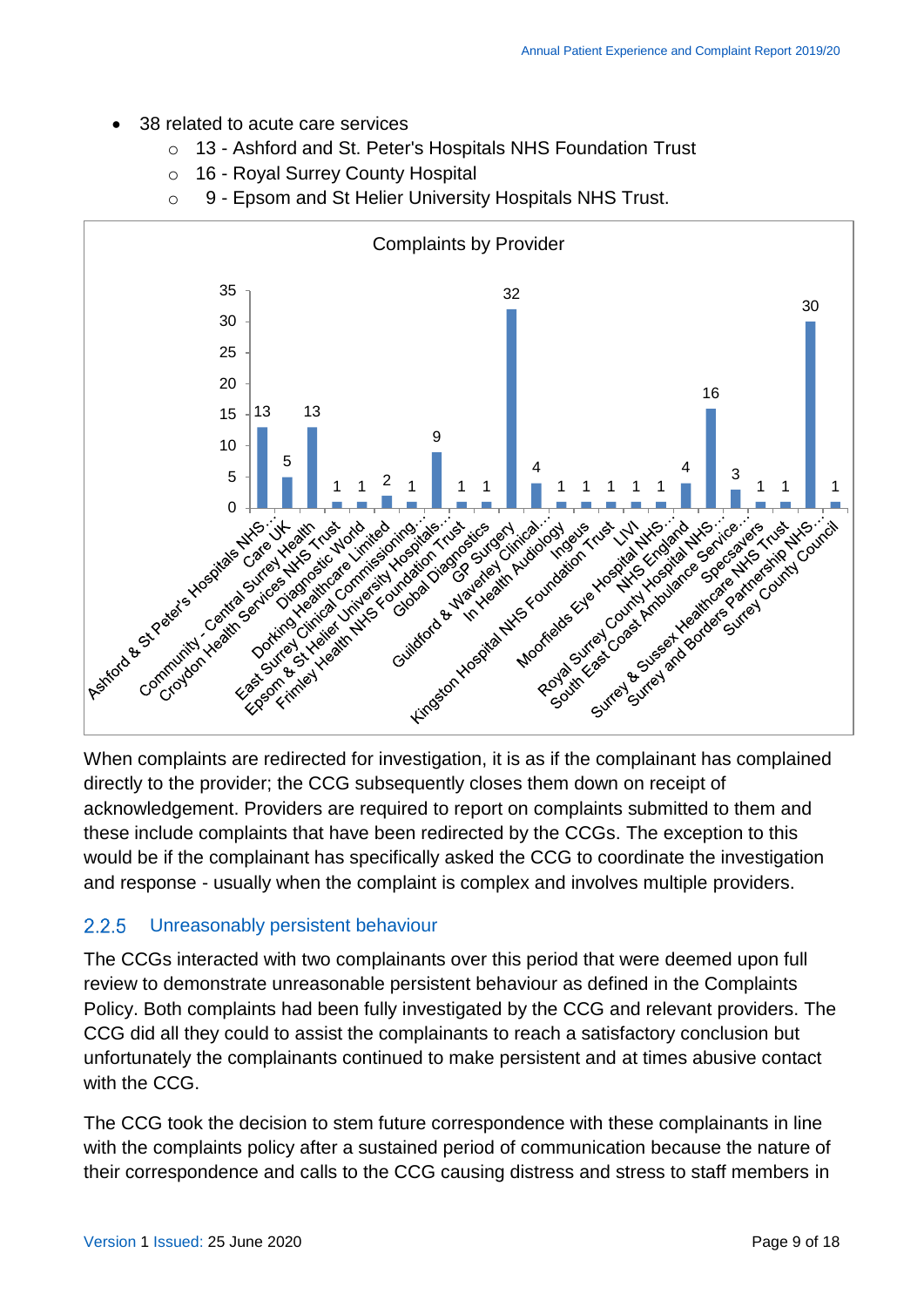receipt of the calls. Complainants were advised of the escalation route to the PHSO and were provided with all relevant information to be able to do so.

### <span id="page-9-0"></span>**2.3 Complaints related to Continuing Healthcare (CHC)**

#### $2.3.1$ Quarter 1 - 28 complaints received

The complaint reasons were varied. All complaints were screened for lessons to be learned and feedback given to the clinical and administration teams. Overall, handling time of complaints improved this quarter compared to previous quarters in 2018/19, indicated by the reduction in the number exceeding 25 working day guideline:

- 96% of complaints in Q1 2019/20 were achieved within the required response time.
- 40% of complaints were responded to between 16-20 days.
- One complaint response breached the threshold due to input required from multiple members of staff.

#### Lessons learned

• The team took action to send a holding letter when receipt of Subject Access Requests were delayed to reduce the recurrence of complaints in this area.

The team reviewed the Appeals process and implemented changes in response to complaints around confusing process and paperwork.

#### 2.3.2 Quarter 2 - 29 complaints received

The number of complaints received in Q2 19/20 shows a decrease compared to the same period last year. Over the first 6 months of 19/20 a total of 62 complaints were received, compared to 72 in the same period of 18/19, a 13.9% reduction.

#### Lessons learned

- 2 x complaints regarding the Health Needs Form (HNF). Complainant was unable to ascertain from the HNF which staff member at the nursing home had completed the form as there is was no box for that information. This was discussed with the Senior Leadership Team (SLT) and HNFs are no longer used by the CHC clinical team for review purposes.
- 2 x cases of patients being assessed with 1 x clinician. Multidisciplinary Team (MDT) noted on Decision Support Tool (DST) as RGN at nursing home but no signature obtained. This was discussed at SLT meeting. A retrospective review was offered for the period from the checklist to present date as DST is invalidated. Moving forward all MDTs must be formed with two clinicians from different disciplines or with one clinician and one social worker.
- 2 x complaints received from next-of-kin (NOK) whose appeals have moved to retrospective claims once their relative had passed away. There seemed to be a lack of understanding around process. On review of this, the Appeals paperwork was revised.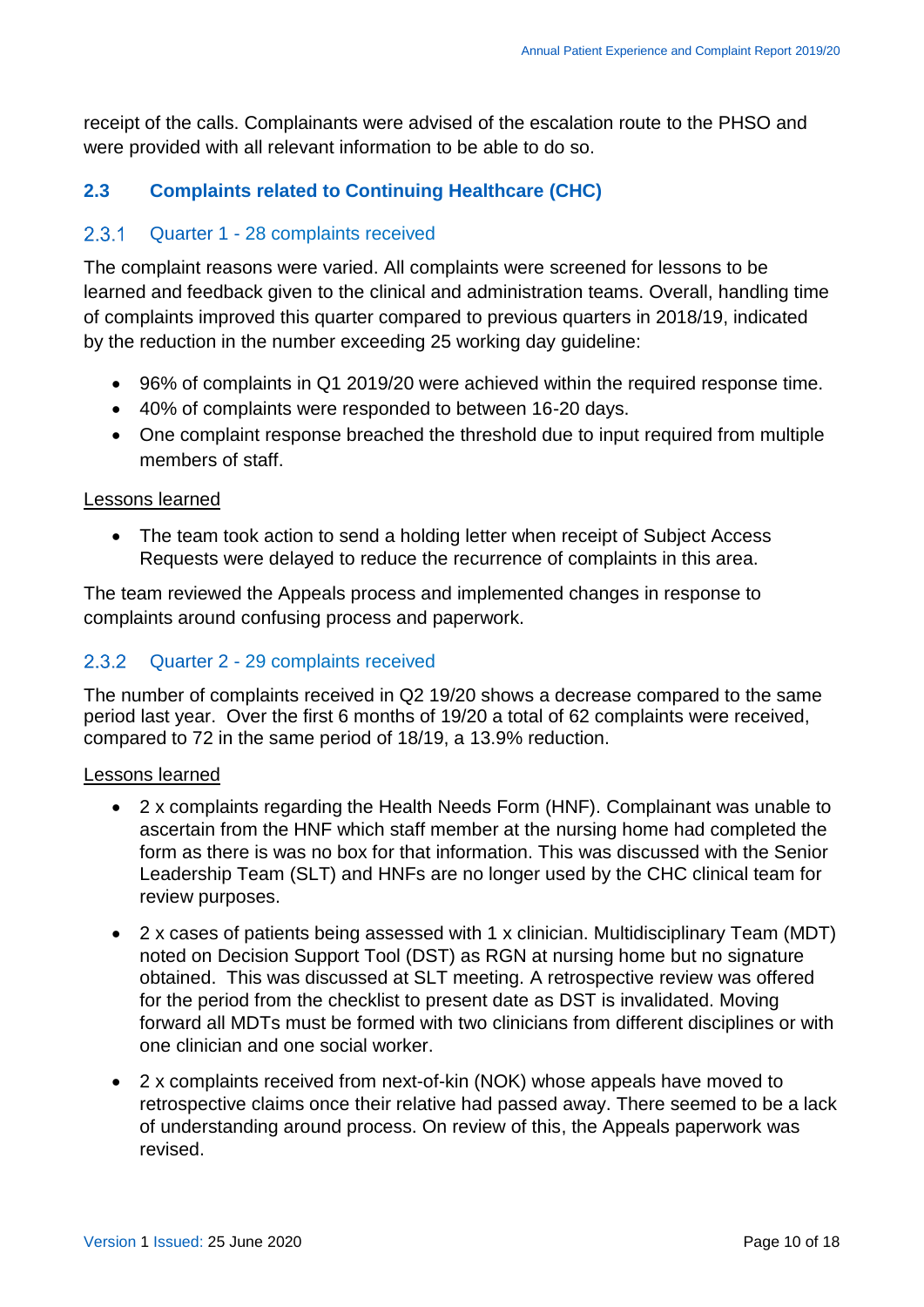2 x complaints regarding the accumulation of evidence for patients being assessed in their own home. Individuals and carers felt that they were not being invited to submit important information prior to the assessment taking place. Discussed at SLT meeting. Bookings letters were revised to notify patients and carers to have any up to date evidence that may be relevant ready for the assessor to review.

#### Quarter 3 - 32 complaints received

Overall the handling time for complaints in Q3 was longer than the working guideline of 25 days in the CCG's Complaints Policy. In general however, more complaints were answered in shorter timeframes. Complaints in the 30+ day category were due to the need to gather essential information from external sources to inform the complaint response. This impacted on the timeliness of our response. In all of these cases holding letters were sent.

#### Lessons learned

- Following 3x complaints around the delay in the appeals process we will communicate to the appellant when unexpected delays occur in the process out of courtesy and for transparency.
- Following 2x complaints about the name of the member of staff who completed the Health Needs Form not being included on the form, a mandatory box is now on the HNF for the name of staff involved.

#### 2.3.4 Quarter 4 - 17 complaints received

#### Lessons Learnt

- Following a complaint regarding a complex Learning Disabilities (LD) assessment. LD assessments must now include an LD clinician.
- Following 2 x complaints around the delay in the appeals process due to staff sickness, holding letters were implemented to keep the appellant informed.

#### 2.3.5 Number of CHC complaints upheld in 2019/20

- Total amount of complaints received across the year =106
- Upheld/well founded  $= 4$
- Partially upheld/areas of improvement identified within the complaint =19
- Number that we have been informed have been referred to the Parliamentary Health Services Ombudsman=2

In the last 6 months of 19/20 a total of 49 complaints were received, compared to 70 in the same period last year, which may be related to the impact of Covid-19. This continues the downward trend in complaints regarding CHC over the past three years.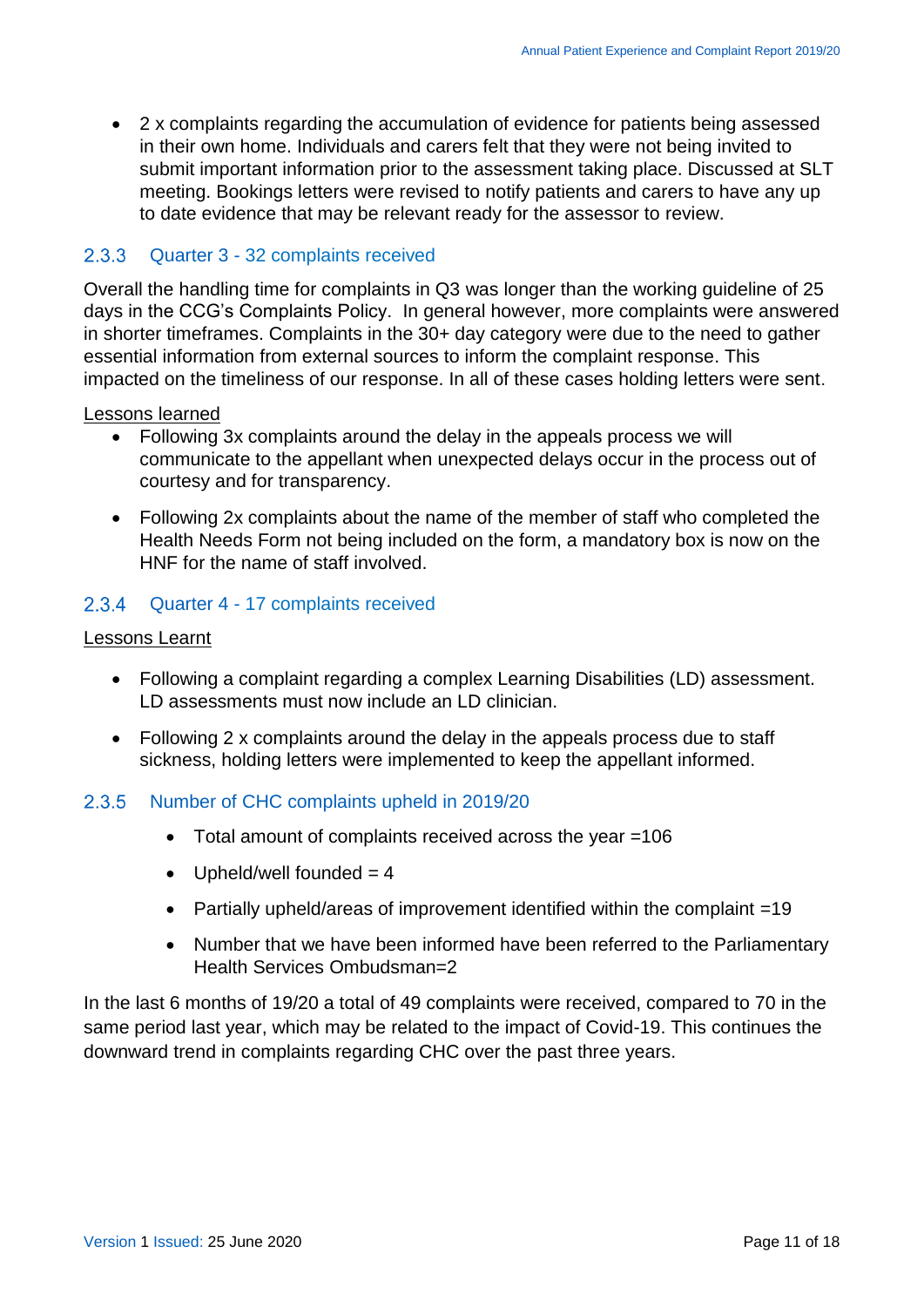### <span id="page-11-0"></span>**2.4 Parliamentary and Health Services Ombudsman (PHSO)**

#### $2.4.1$ Surrey Downs CCG

The PHSO notified Surrey Downs CCG on  $9<sup>th</sup>$  July 2019 that they intended to investigate their handling of a complaint received by the CCG on 14<sup>th</sup> November 2018. This complaint related to the withdrawal of patient transport services (PTS) from a young person attending an eating disorders service. Epsom and St Helier University Hospitals NHS Trust was providing the patient transport service as part of the acute contract at the time.

The PHSO, apportioning split responsibility between the CCG and the provider, Epsom and St Helier University Hospitals NHS Trust, upheld this complaint in October 2019.

The PHSO made the following recommendations, to both the CCG and Epsom and St Helier University Hospitals NHS Trust:

- a) Provide the complainant with an apology, which acknowledged and apologised for the withdrawal of services without proper consultation with, or adequate risk assessment of, a vulnerable patient and the impact that has caused.
- b) A compensation payment of £2057 to the patient.
- c) Appropriate action taken that clearly identifies how the CCG and the Trust will reduce the risk of recurrence of this issue. This to be clearly described and shared with both the PHSO and the complainant within three months of the date of the report, including supporting evidence. This to be clearly described and shared
- d) The current scheme for assessing patient eligibility for patient transport to be shared with the PHSO and the family within three months.

It should be noted in the context of this report that the PHSO did not make any recommendations in relation to how the CCG handled the complaint itself. Surrey Downs CCG has apologised to the family (point a) and compensated the family (point b); points c & d sit with the provider and the CCG is working to support the provider to meet the request.

The PHSO notified Surrey Downs CCG on the 21st February 2020 that they intended to investigate the handling of complaint received by the CCG on  $4<sup>th</sup>$  November 2019. This relates to the request for funding for a Transitional Living Unit in Merseyside, this treatment is not routinely funded on the NHS. The PHSO has not yet concluded their investigation so the outcome is yet to be determined.

#### $2.4.2$ Continuing Healthcare

Recommendations received from the PHSO regarding a case that had been upheld. The request was for the CHC Team to action the recommendations within 8 weeks of receipt of the letter. There was a delay in meeting some of the recommendations due to dependency on third party providers however the PHSO was kept informed on progress and agreed extensions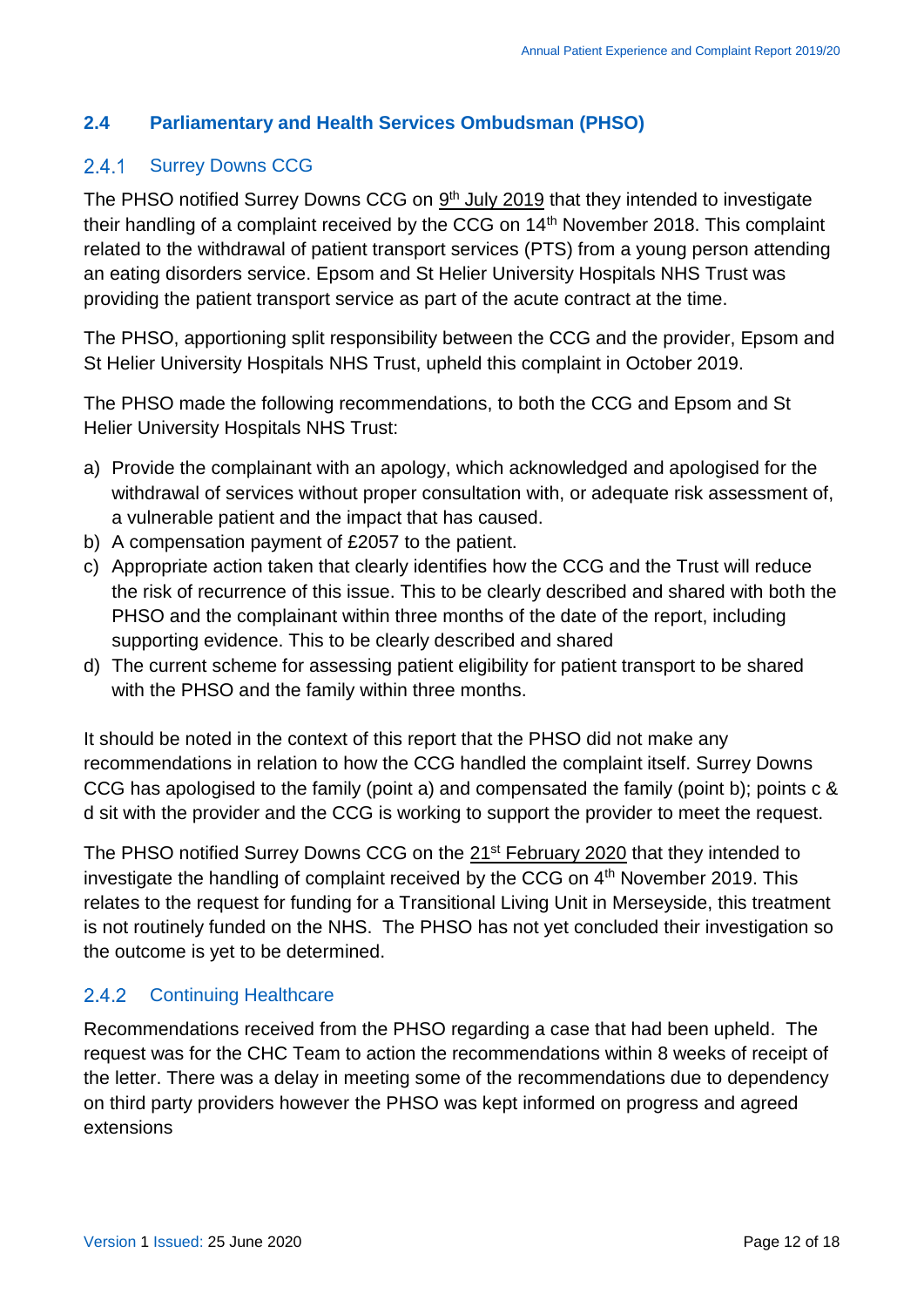### <span id="page-12-0"></span>**2.5 Summary**

The CCGs met their statutory duties in 2019/20 in relation to complaints handling, notwithstanding the minority of acknowledgement breaches that have been explained: just over 95% complainants contacting the CCG with their complaint received an acknowledgement within three working days. In addition, the CCGs responded to just under 90% complainants within the policy guideline of 25 working days.

Business continuity and consistency in handling has been improved by the following:

- Using the Complaints Module on Datix software to log and manage complaints (accessible to all approved and trained users);
- Following the merger a designated Patient Experience and Complaints Officer manages complaints supported by the Head of Engagement. Business continuity will be maintained by the Community Engagement Officers covering the Patient Experience and Complaints Officer when required.

# <span id="page-12-1"></span>**3. GP Quality Alerts**

The following section covers quality alerts received during Quarter 3 and 4 (October 2019 – March 2020) by ICP area (formally CCG area) where this is available. It also provides an annual review where available.

### <span id="page-12-2"></span>**3.1 Guildford and Waverley ICP**

The Guildford and Waverley (G&W) quality portal is managed by the SHCCG Quality (safety) team. A summary of findings from the alerts received during Quarter 3 and 4 is outlined below and some additional charts are provided in appendix 1.

Key Points to note from Q3 and Q4 2019/20

- A total of 23 alerts were received through the quality portal. This is slightly down from 26 alerts in the previous two quarters.
- Similar to the previous two quarters, Cranleigh Medical Practice submitted the most alerts (11), followed by Merrow Park Surgery (2) and Binscombe Medical Centre (2).
- There were four quality alerts received from GP's outside of Guildford and Waverley. These all originated from GP's within the Hampshire & Isle of Wight Partnership of Clinical Commissioning Groups.
- Issues relating to 'referrals' (35%) were raised most often, followed by 'other' (31%) and 'discharges / admissions' (17%).
- The majority of alerts related to the Royal Surrey NHS Foundation Trust (RSFT).

Many of the alerts received relate to individual patient queries, however the following table presents a summary of alerts that may influence general patient experience.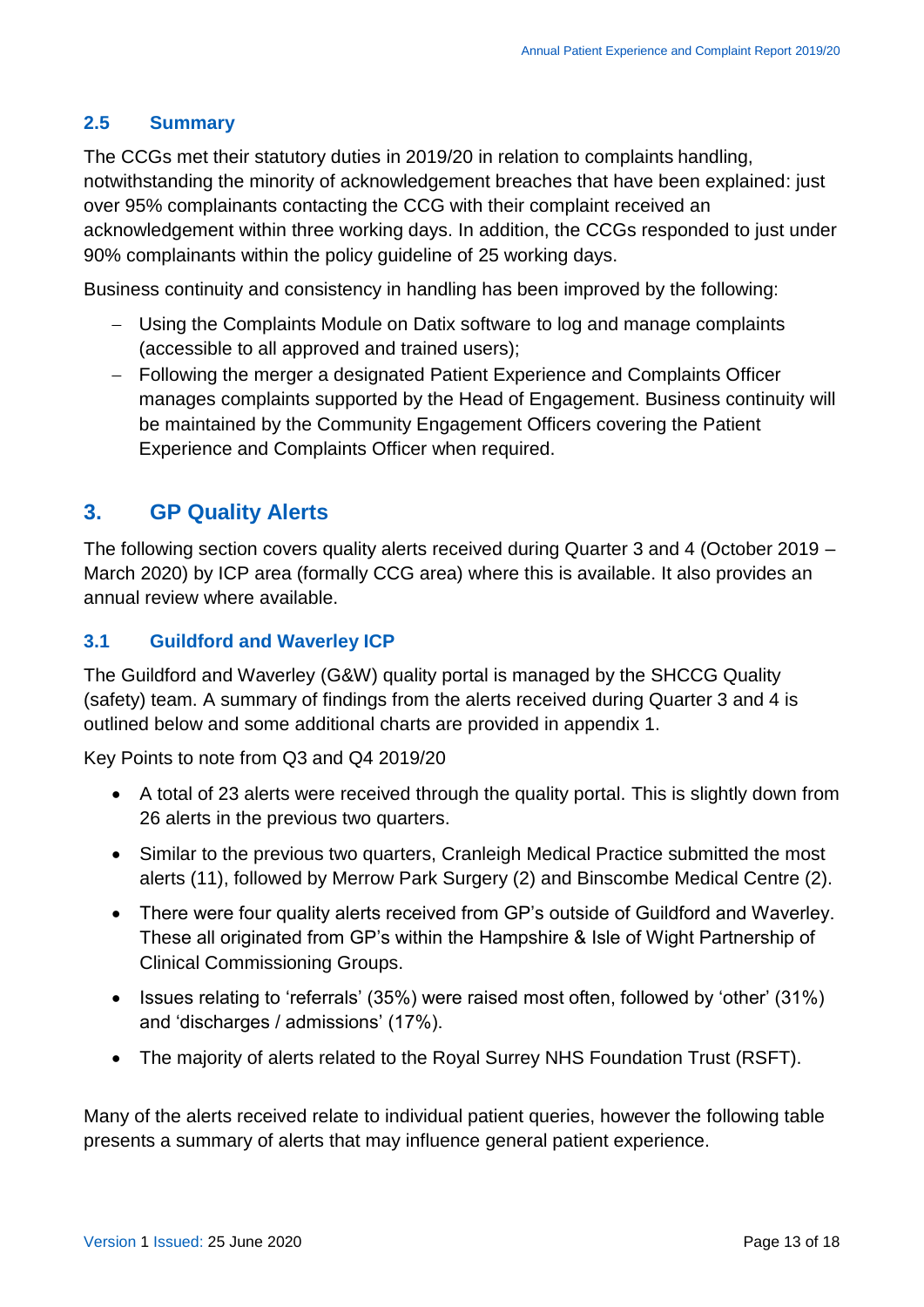| <b>Description of Issue</b>                                                                                        | <b>Action Taken</b>                                                                                                                 |
|--------------------------------------------------------------------------------------------------------------------|-------------------------------------------------------------------------------------------------------------------------------------|
| Medication patch left on patient                                                                                   | RSFT ward staff have been reminded to ensure they                                                                                   |
| after discharge from hospital.                                                                                     | remove patches if mediation is stopped.                                                                                             |
| GP did not receive discharge                                                                                       | RSFT have reinforced to their administrative staff the                                                                              |
| letter requesting they make a                                                                                      | importance of checking all patient notes for discharge                                                                              |
| two week referral (TWR) for a                                                                                      | summaries and the need to send these out in a timely                                                                                |
| patient, resulting in a delay.                                                                                     | manner.                                                                                                                             |
| GP did not receive discharge<br>summary. Patient unaware that<br>they had abnormal liver function<br>test results. | RSFT have reiterated to Doctor involved the importance<br>of sending discharge summaries and ensuring they<br>include test results. |

#### $3.1.1$ Annual Overview 2019/20

The charts below provide an annual overview of alerts received by reporting organisation and by issue. In total Surrey Heartlands CCG received 49 alerts from Guildford and Waverley GPs during 2019/20, with Cranleigh Medical Practice submitting the most. We do not have data available to compare with the full year 2018/19, due the Quality (safety) team only inheriting the portal in June 2018. However, the CCG received 40 alerts during Q3 and Q4 in 2018/19, which indicates a decline in alerts submitted.

With regard to issue of alert, 'referrals' (31%) and 'other' (31%) were raised most often. Followed by 'discharges / admissions' (16%).

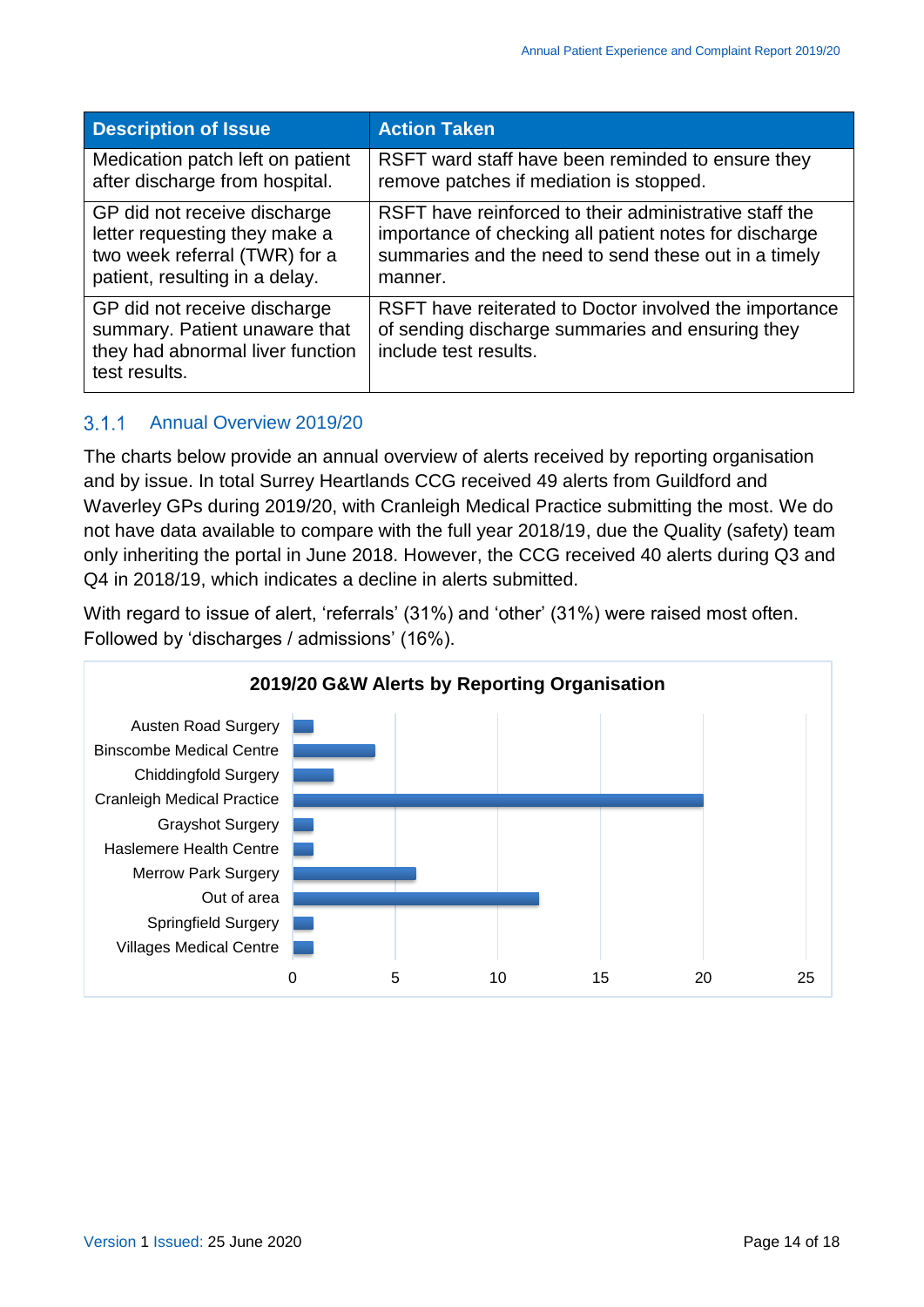

### <span id="page-14-0"></span>**3.2 North West Surrey ICP**

In North West Surrey (NWS), GPs use 'Talk to Us' a web based form that is completed online via a link on their desktops. The form generates an email which is sent to an inbox monitored by the Quality (safety) team. A summary of findings from the alerts received during Quarter 3 and 4 (October 2019 – March 2020) is outlined below.

Key Points to note from Q3 and Q4 2019/20

- A total of four alerts were received through 'Talk to Us'. This is down from 14 alerts in the previous two quarters.
- Shepperton Medical Practice submitted two alerts, while St Johns Health Centre and Ottershaw Surgery both submitted one.
- Two of the alerts received related to 'clinical' issues, with the other two to 'prescribing' and 'admin'.
- Three of the alerts received related to Ashford and St. Peter's Hospital NHS Foundation Trust, with the remaining alert to primary care.
- All alerts received related to individual patient queries, as opposed to wider soft intelligence.

#### $3.2.1$ Annual Overview 2019/20

The charts below provide an annual overview of alerts received by reporting organisation and by issue. In total Surrey Heartlands CCG received 18 alerts from North West Surrey GPs during 2019/20, with Shepperton Medical Practice submitting the majority.

We do not have data available to compare with the full year 2018/19, however the CCG received 27 alerts during Q3 and Q4 in 2018/19, which shows a clear drop in alerts submitted. This in part can be attributed to general software and hardware updates to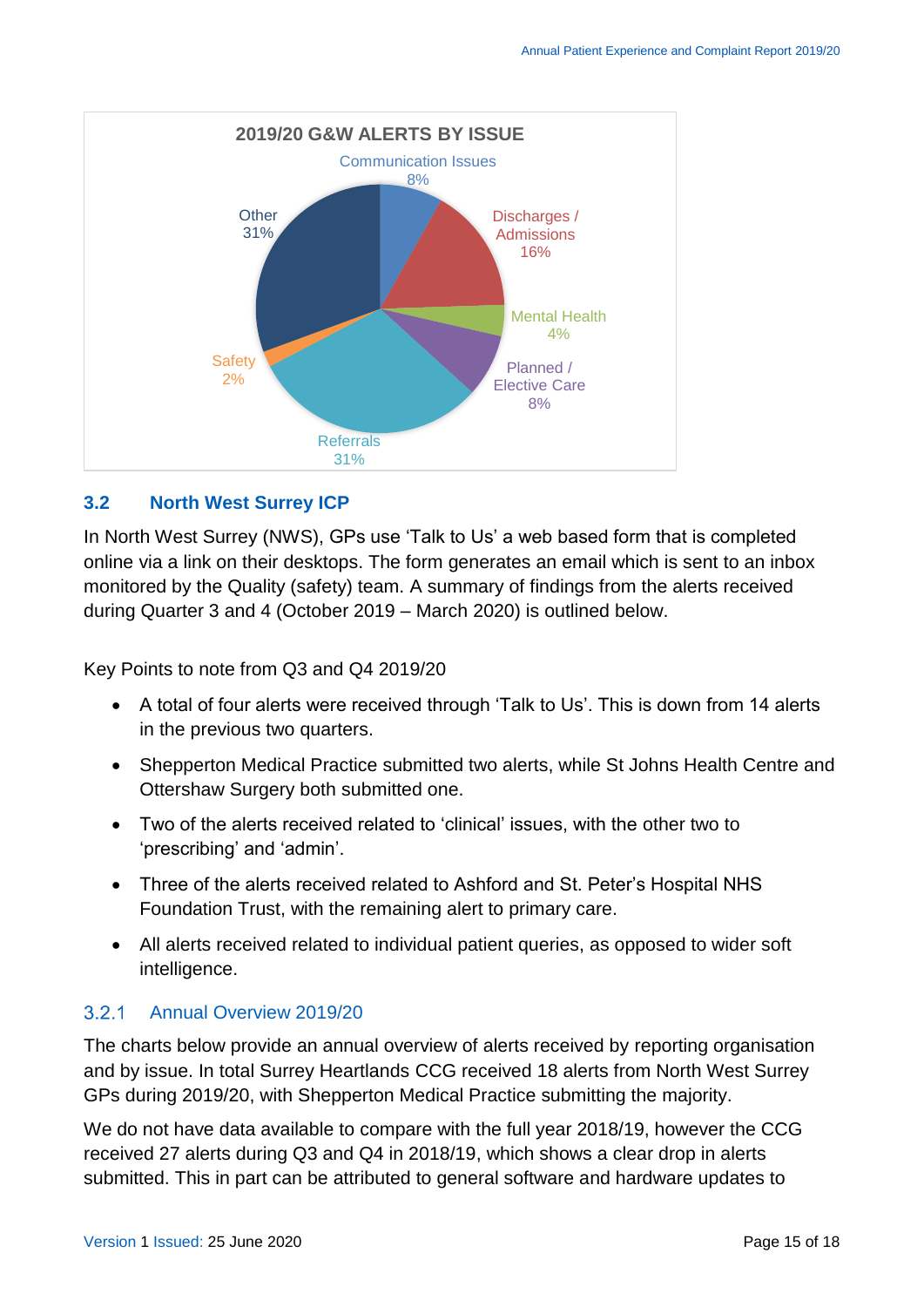primary care over the last year, whereby the 'Talk to Us' icon went missing from many of the GPs desktops leaving them unable to access it.

With regard to issue of alert, 'clinical' (39%) was raised most often, followed by 'admin' (28%).



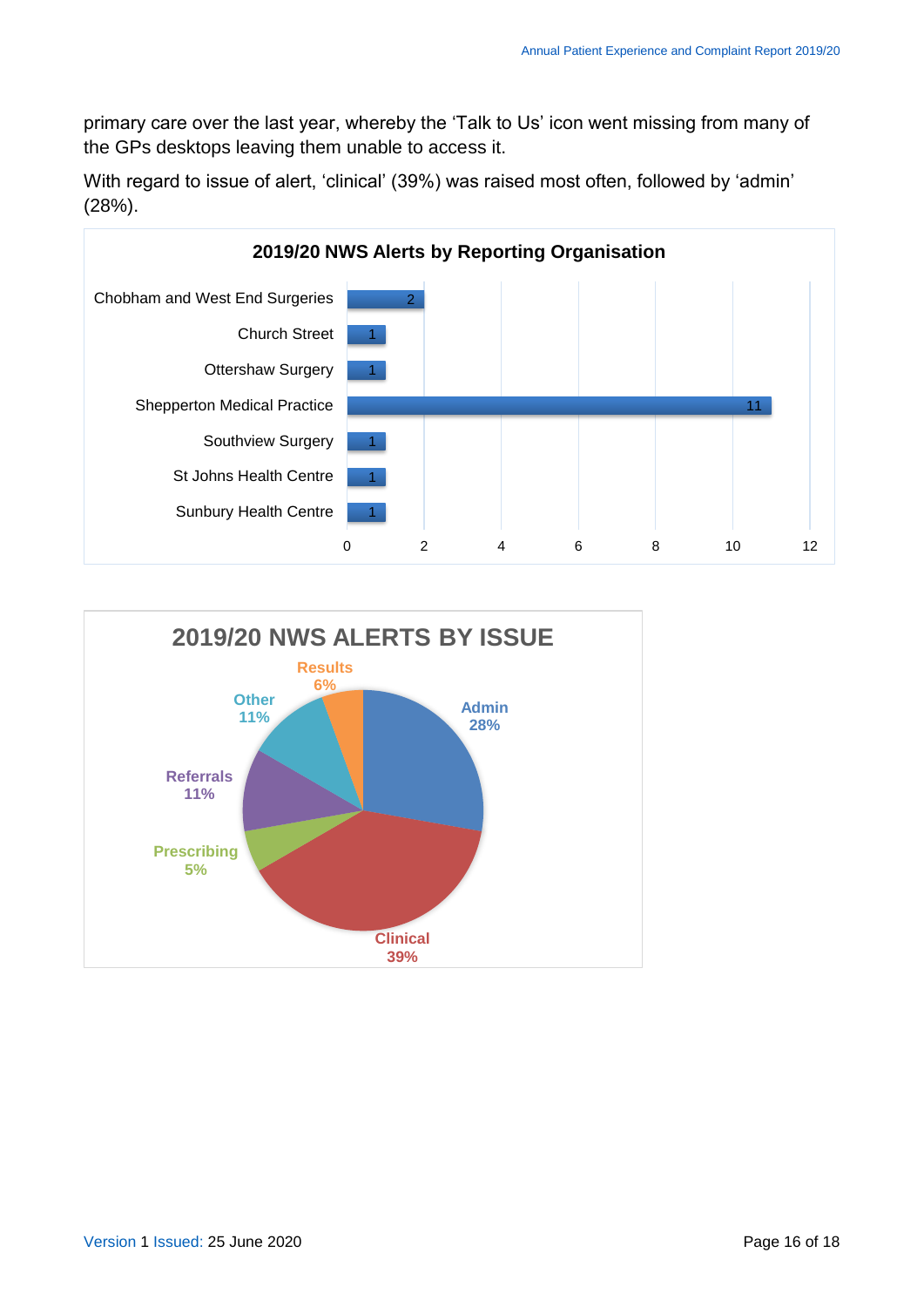### <span id="page-16-0"></span>**3.3 Surrey Downs ICP**

In Surrey Downs, GPs complete a Quality Alert Form which is emailed directly to the relevant Trust/provider as opposed to going through the CCG. The Trust's report on alerts received and actions taken through their Clinical Quality Review Meetings.

#### $3.3.1$ Epsom and St Helier University Hospitals NHS Trust

Feedback from Quarter 2 (July – September 2019) indicate that the Trust received 50 alerts in total, however only nine of those alerts originated from a Surrey Downs GP. Of the nine alerts received, the following themes were identified – Discharge Summary (3), Results/Tests (2), Data Quality (1), Medication (1), Patient Care (1), Referral (1).

There were a number of learning/actions identified by the Trust relating to some of the alerts above, which they have cascaded to staff. These include –

- Discharge summaries must be clear and concise, ensuring GPs are not asked to prescribe hospital only medication.
- Hospital numbers and date of birth should be checked when populating letters.
- GPs should not be asked to follow up results that are the responsibility of the hospital.

### <span id="page-16-1"></span>**3.4 CRESH ICP (East Surrey Data)**

Previously, East Surrey CCG had an email link on their website that could be used by Primary Care to raise concerns. However, the majority of correspondence received through this link related to enquiries, rather than quality concerns and therefore were not formally reported on within the CCG and there is no historical data available for Q3 and Q4. Following the establishment of the new Surrey Heartlands CCG in April 2020, all quality alerts relating to the East Surrey geographical area will be collated by the Quality (Safety) team.

# <span id="page-16-2"></span>**4. Conclusion**

This report presents an overview of patient experience data. It demonstrates that there are systems and processes in place to manage, monitor and report on patient experience as required by national guidance and a route through the Clinical Quality Review meetings to pick up and seek assurance or take contractual action as required on the actions being taken in relation to any areas of non-compliance.